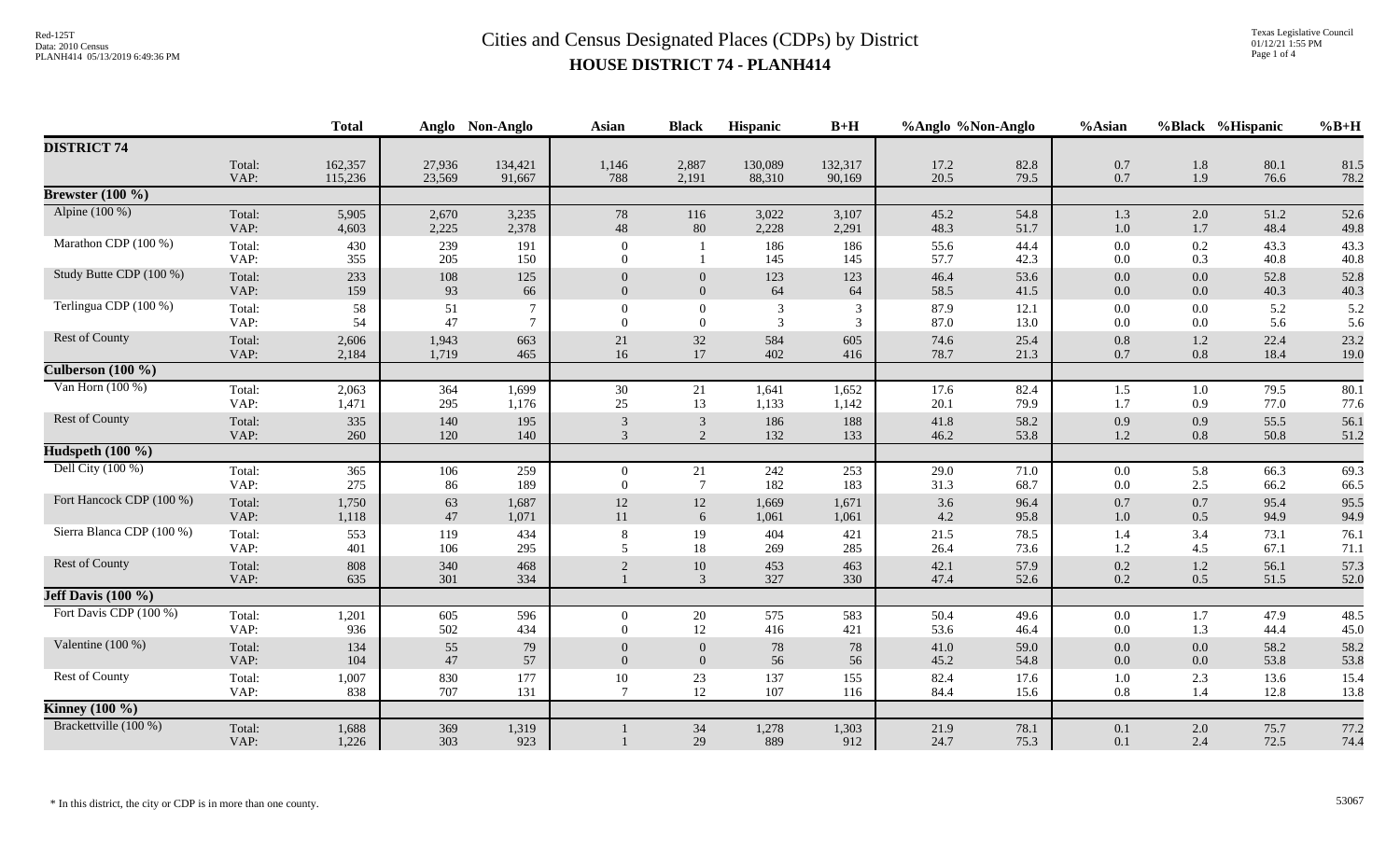|                                                  |                | <b>Total</b>   |            | Anglo Non-Anglo | <b>Asian</b>                     | <b>Black</b>                     | Hispanic       | $B+H$          | %Anglo %Non-Anglo |              | %Asian     |                | %Black %Hispanic | $%B+H$       |
|--------------------------------------------------|----------------|----------------|------------|-----------------|----------------------------------|----------------------------------|----------------|----------------|-------------------|--------------|------------|----------------|------------------|--------------|
| <b>DISTRICT 74</b>                               |                |                |            |                 |                                  |                                  |                |                |                   |              |            |                |                  |              |
| <b>Kinney</b> (100 %)                            |                |                |            |                 |                                  |                                  |                |                |                   |              |            |                |                  |              |
| Fort Clark Springs CDP (100 %)                   | Total:         | 1,228          | 926        | 302             | 12                               | 17                               | 254            | 270            | 75.4              | 24.6         | $1.0\,$    | 1.4            | 20.7             | 22.0         |
|                                                  | VAP:           | 1,043          | 831        | 212             | 10                               | 12                               | 176            | 187            | 79.7              | 20.3         | 1.0        | 1.2            | 16.9             | 17.9         |
| Spofford $(100\%)$                               | Total:         | 95             | 31         | 64              | $\Omega$                         | 3                                | 60             | 62             | 32.6              | 67.4         | 0.0        | 3.2            | 63.2             | 65.3         |
|                                                  | VAP:           | 72             | 26         | 46              | $\overline{0}$                   | $\mathbf{1}$                     | 44             | 44             | 36.1              | 63.9         | 0.0        | 1.4            | 61.1             | 61.1         |
| Rest of County                                   | Total:<br>VAP: | 587<br>533     | 170<br>148 | 417<br>385      | $\mathbf{0}$<br>$\overline{0}$   | 16<br>12                         | 412<br>380     | 413<br>381     | 29.0<br>27.8      | 71.0<br>72.2 | 0.0<br>0.0 | 2.7<br>2.3     | 70.2<br>71.3     | 70.4<br>71.5 |
| Loving $\overline{(100\%)}$                      |                |                |            |                 |                                  |                                  |                |                |                   |              |            |                |                  |              |
| Mentone CDP $(100\%)$                            | Total:         | 19             | 14         | 5               | $\overline{0}$                   | $\mathbf{0}$                     | $\overline{4}$ | $\overline{4}$ | 73.7              | 26.3         | $0.0\,$    | $0.0\,$        | 21.1             | 21.1         |
|                                                  | VAP:           | 18             | 14         | $\overline{4}$  | $\overline{0}$                   | $\overline{0}$                   | $\mathcal{R}$  | 3              | 77.8              | 22.2         | 0.0        | 0.0            | 16.7             | 16.7         |
| Rest of County                                   | Total:         | 63             | 46         | 17              | $\Omega$                         | $\overline{0}$                   | 14             | 14             | 73.0              | 27.0         | 0.0        | 0.0            | 22.2             | 22.2         |
|                                                  | VAP:           | 55             | 41         | 14              | $\theta$                         | $\overline{0}$                   | 11             | 11             | 74.5              | 25.5         | 0.0        | 0.0            | 20.0             | 20.0         |
| Maverick (100 %)                                 |                |                |            |                 |                                  |                                  |                |                |                   |              |            |                |                  |              |
| Chula Vista CDP (Maverick) (100 Total:<br>$%$ )  |                | 3,818          | 65         | 3,753           |                                  | 21                               | 3,723          | 3,740          | 1.7               | 98.3         | $0.0\,$    | 0.6            | 97.5             | 98.0         |
|                                                  | VAP:           | 2,350          | 45         | 2,305           | $\mathbf{1}$                     | 12                               | 2,283          | 2,294          | 1.9               | 98.1         | 0.0        | 0.5            | 97.1             | 97.6         |
| Eagle Pass (100 %)                               | Total:         | 26,248         | 953        | 25,295          | 185                              | 113                              | 25,065         | 25,106         | 3.6               | 96.4         | 0.7        | 0.4            | 95.5             | 95.6         |
|                                                  | VAP:           | 17,880         | 690        | 17,190          | 134                              | 65                               | 17,026         | 17,055         | 3.9               | 96.1         | 0.7        | 0.4            | 95.2             | 95.4         |
| Eidson Road CDP (100 %)                          | Total:         | 8,960          | 42         | 8,918           | 3                                | 18                               | 8,864          | 8,874          | 0.5               | 99.5         | 0.0        | 0.2            | 98.9             | 99.0         |
|                                                  | VAP:           | 5,766          | 31         | 5,735           | $\mathbf{1}$                     | $7\phantom{.0}$                  | 5,706          | 5,713          | 0.5               | 99.5         | 0.0        | 0.1            | 99.0             | 99.1         |
| El Indio CDP $(100\%)$                           | Total:         | 190            | 14         | 176             |                                  | $\overline{7}$                   | 169            | 176            | 7.4               | 92.6         | 0.5        | 3.7            | 88.9             | 92.6         |
| Elm Creek CDP (100 %)                            | VAP:           | 134            | 12         | 122             |                                  | $\tau$                           | 115            | 122            | 9.0               | 91.0         | 0.7        | 5.2            | 85.8             | 91.0         |
|                                                  | Total:<br>VAP: | 2,469<br>1,482 | 48<br>32   | 2,421<br>1,450  | $\overline{0}$<br>$\overline{0}$ | 3<br>$\mathbf{1}$                | 2,420<br>1,449 | 2,420<br>1,449 | 1.9<br>2.2        | 98.1<br>97.8 | 0.0<br>0.0 | 0.1<br>0.1     | 98.0<br>97.8     | 98.0<br>97.8 |
| Fabrica CDP (100 %)                              | Total:         | 923            | 17         | 906             |                                  | $\boldsymbol{0}$                 | 905            | 905            | 1.8               | 98.2         | 0.1        | 0.0            | 98.0             | 98.0         |
|                                                  | VAP:           | 597            | 13         | 584             | $\theta$                         | $\overline{0}$                   | 583            | 583            | 2.2               | 97.8         | 0.0        | 0.0            | 97.7             | 97.7         |
| Las Quintas Fronterizas CDP (100 Total:<br>$%$ ) |                | 3,290          | 33         | 3,257           | 8                                | $8\phantom{.}$                   | 3,247          | 3,252          | 1.0               | 99.0         | 0.2        | 0.2            | 98.7             | 98.8         |
|                                                  | VAP:           | 2,088          | 24         | 2,064           | $\overline{4}$                   | 2                                | 2,060          | 2,062          | 1.1               | 98.9         | 0.2        | 0.1            | 98.7             | 98.8         |
| Quemado CDP (100 %)                              | Total:         | 230            | 15         | 215             | $\overline{0}$                   | $\theta$                         | 215            | 215            | 6.5               | 93.5         | 0.0        | 0.0            | 93.5             | 93.5         |
|                                                  | VAP:           | 160            | 10         | 150             | $\Omega$                         | $\Omega$                         | 150            | 150            | 6.3               | 93.8         | 0.0        | 0.0            | 93.8             | 93.8         |
| Radar Base CDP (100 %)                           | Total:<br>VAP: | 762<br>721     | 18<br>17   | 744<br>704      | 13<br>13                         | $\overline{2}$<br>$\overline{2}$ | 730<br>690     | 732<br>692     | 2.4<br>2.4        | 97.6<br>97.6 | 1.7<br>1.8 | 0.3<br>0.3     | 95.8<br>95.7     | 96.1<br>96.0 |
| Rosita CDP (100 %)                               | Total:         | 2,704          | 29         | 2,675           |                                  | 6                                | 2,336          | 2,336          |                   | 98.9         | 0.1        | 0.2            | 86.4             | 86.4         |
|                                                  | VAP:           | 1,620          | 23         | 1,597           | 2                                | 5                                | 1,407          | 1,407          | 1.1<br>1.4        | 98.6         | 0.1        | 0.3            | 86.9             | 86.9         |
| Seco Mines CDP (100 %)                           | Total:         | 560            | 19         | 541             | $\overline{4}$                   | 5                                | 540            | 541            | 3.4               | 96.6         | 0.7        | 0.9            | 96.4             | 96.6         |
|                                                  | VAP:           | 372            | 13         | 359             | $\overline{4}$                   | 3                                | 358            | 359            | 3.5               | 96.5         | 1.1        | $0.8\,$        | 96.2             | 96.5         |
| Siesta Acres CDP (100 %)                         | Total:<br>VAP: | 1,885<br>1,263 | 13<br>12   | 1,872<br>1,251  | 5<br>$\overline{2}$              | $\mathbf{0}$<br>$\overline{0}$   | 1,871<br>1,250 | 1,871<br>1,250 | 0.7<br>1.0        | 99.3<br>99.0 | 0.3<br>0.2 | $0.0\,$<br>0.0 | 99.3<br>99.0     | 99.3<br>99.0 |
|                                                  |                |                |            |                 |                                  |                                  |                |                |                   |              |            |                |                  |              |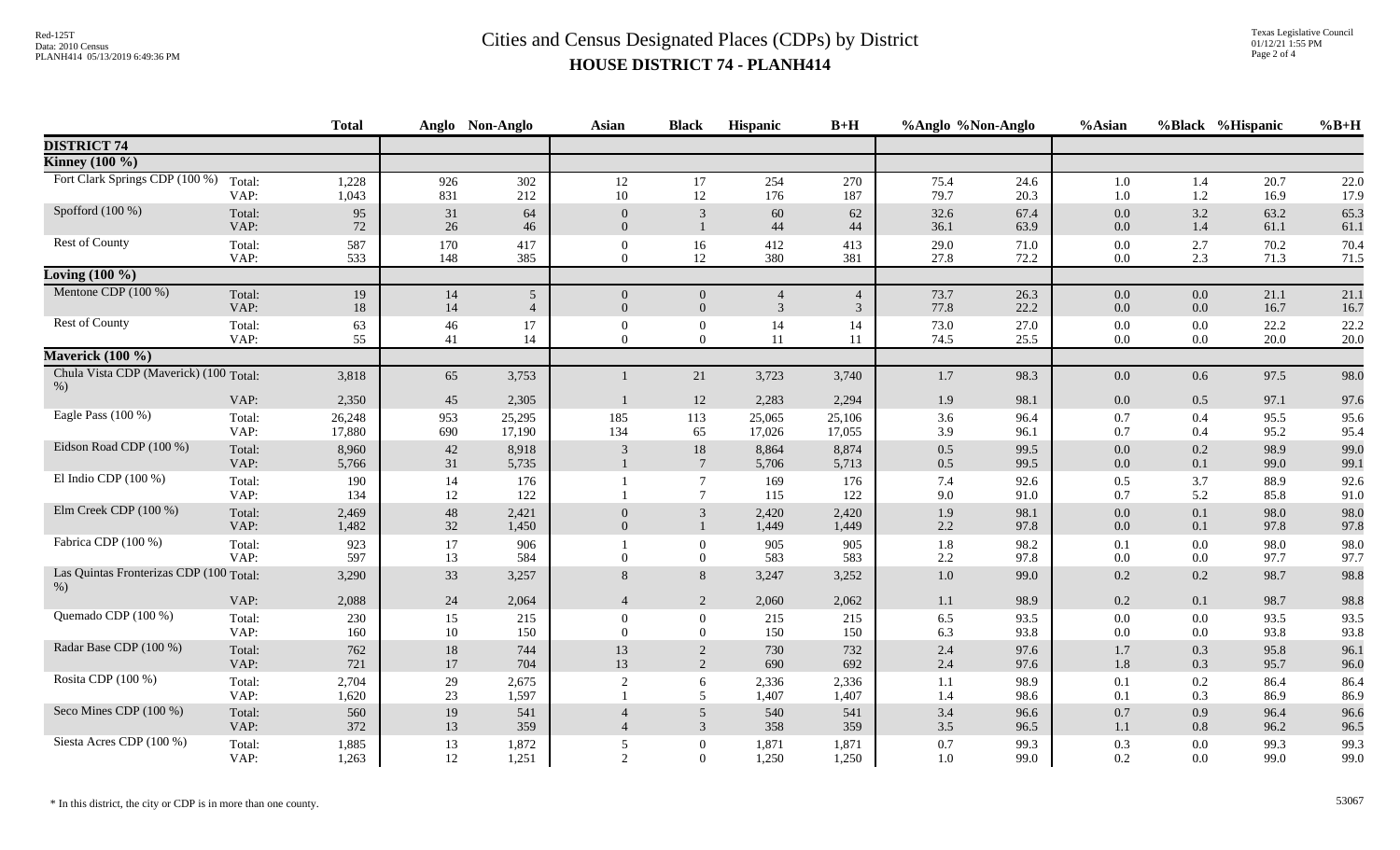|                       |                | <b>Total</b> |                | Anglo Non-Anglo | <b>Asian</b>             | <b>Black</b>     | Hispanic   | $B+H$      | %Anglo %Non-Anglo |              | %Asian         |            | %Black %Hispanic | $%B+H$       |
|-----------------------|----------------|--------------|----------------|-----------------|--------------------------|------------------|------------|------------|-------------------|--------------|----------------|------------|------------------|--------------|
| <b>DISTRICT 74</b>    |                |              |                |                 |                          |                  |            |            |                   |              |                |            |                  |              |
| Maverick (100 %)      |                |              |                |                 |                          |                  |            |            |                   |              |                |            |                  |              |
| <b>Rest of County</b> | Total:         | 2,219        | 286            | 1,933           | 14                       | $17\,$           | 1,829      | 1,836      | 12.9              | 87.1         | 0.6            | 0.8        | 82.4             | 82.7         |
|                       | VAP:           | 1,502        | 239            | 1,263           | $\mathbf{Q}$             | 8                | 1,200      | 1,204      | 15.9              | 84.1         | 0.6            | 0.5        | 79.9             | 80.2         |
| Pecos $(100\%$        |                |              |                |                 |                          |                  |            |            |                   |              |                |            |                  |              |
| Coyanosa CDP (100 %)  | Total:         | 163          | $\overline{4}$ | 159             | $\overline{0}$           | $\overline{0}$   | 159        | 159        | 2.5               | 97.5         | $0.0\,$        | $0.0\,$    | 97.5             | 97.5         |
|                       | VAP:           | 116          | 3              | 113             | $\Omega$                 | $\overline{0}$   | 113        | 113        | 2.6               | 97.4         | $0.0\,$        | 0.0        | 97.4             | 97.4         |
| Fort Stockton (100 %) | Total:         | 8,283        | 1,881          | 6,402           | 102                      | 202              | 6,103      | 6,277      | 22.7              | 77.3         | 1.2            | 2.4        | 73.7             | 75.8         |
|                       | VAP:           | 6,114        | 1,608          | 4,506           | 75                       | 170              | 4,246      | 4,403      | 26.3              | 73.7         | 1.2            | 2.8        | 69.4             | 72.0         |
| Imperial CDP (100 %)  | Total:         | 278          | 140            | 138             | $\mathbf{0}$             | $\boldsymbol{0}$ | 137        | 137        | 50.4              | 49.6         | $0.0\,$        | 0.0        | 49.3             | 49.3         |
|                       | VAP:           | 206          | 119            | 87              | $\Omega$                 | $\overline{0}$   | 86         | 86         | 57.8              | 42.2         | 0.0            | 0.0        | 41.7             | 41.7         |
| Iraan $(100\%)$       | Total:<br>VAP: | 1,229<br>869 | 551<br>443     | 678<br>426      | $\mathfrak{D}$           | 36<br>17         | 654<br>407 | 667<br>417 | 44.8<br>51.0      | 55.2<br>49.0 | 0.3<br>0.2     | 2.9<br>2.0 | 53.2<br>46.8     | 54.3<br>48.0 |
| Rest of County        | Total:         | 5,554        | 1,750          | 3,804           | 10                       | 386              | 3,377      | 3,739      | 31.5              | 68.5         | $0.2\,$        | 6.9        | 60.8             | 67.3         |
|                       | VAP:           | 4,380        | 1,557          | 2,823           | 10                       | 366              | 2,417      | 2,769      | 35.5              | 64.5         | 0.2            | 8.4        | 55.2             | 63.2         |
| Presidio $(100\%$     |                |              |                |                 |                          |                  |            |            |                   |              |                |            |                  |              |
| Marfa (100 %)         | Total:         | 1,981        | 595            | 1,386           | $\overline{4}$           | 17               | 1,360      | 1,371      | 30.0              | 70.0         | 0.2            | 0.9        | 68.7             | 69.2         |
|                       | VAP:           | 1,557        | 519            | 1,038           | $\mathfrak{Z}$           | $5\overline{)}$  | 1,025      | 1,028      | 33.3              | 66.7         | 0.2            | 0.3        | 65.8             | 66.0         |
| Presidio (100 %)      | Total:         | 4,426        | 168            | 4,258           | $78\,$                   | 33               | 4,151      | 4,172      | 3.8               | 96.2         | 1.8            | 0.7        | 93.8             | 94.3         |
|                       | VAP:           | 2,984        | 132            | 2,852           | 44                       | 14               | 2,794      | 2,803      | 4.4               | 95.6         | 1.5            | 0.5        | 93.6             | 93.9         |
| Redford CDP (100 %)   | Total:         | 90           | $\overline{7}$ | 83              | $\Omega$                 | $\theta$         | 81         | 81         | 7.8               | 92.2         | 0.0            | 0.0        | 90.0             | 90.0         |
|                       | VAP:           | 62           | $\tau$         | 55              | $\Omega$                 | $\overline{0}$   | 53         | 53         | 11.3              | 88.7         | 0.0            | 0.0        | 85.5             | 85.5         |
| Rest of County        | Total:         | 1,321        | 366            | 955             | $\overline{2}$           | 19               | 929        | 939        | 27.7              | 72.3         | $0.2\,$        | 1.4        | 70.3             | 71.1         |
|                       | VAP:           | 951          | 305            | 646             | 2                        | 10               | 626        | 631        | 32.1              | 67.9         | 0.2            | 1.1        | 65.8             | 66.4         |
| <b>Reeves</b> (100 %) |                |              |                |                 |                          |                  |            |            |                   |              |                |            |                  |              |
| Balmorhea (100 %)     | Total:         | 479          | 65             | 414             | 5                        | 9                | 401        | 409        | 13.6              | 86.4         | 1.0            | 1.9        | 83.7             | 85.4         |
|                       | VAP:           | 326          | 56             | 270             | 2                        | $\overline{3}$   | 265        | 268        | 17.2              | 82.8         | 0.6            | 0.9        | 81.3             | 82.2         |
| Lindsay CDP (100 %)   | Total:         | 271          | $27\,$         | 244             | $\theta$                 | $\overline{0}$   | 241        | 241        | 10.0              | 90.0         | $0.0\,$        | 0.0        | 88.9             | 88.9         |
|                       | VAP:           | 196          | 23             | 173             | $\Omega$                 | $\overline{0}$   | 172        | 172        | 11.7              | 88.3         | 0.0            | 0.0        | 87.8             | 87.8         |
| Pecos (100 %)         | Total:         | 8,780        | 1,211          | 7,569           | 100                      | 184              | 7,302      | 7,461      | 13.8              | 86.2         | $1.1\,$        | 2.1        | 83.2             | 85.0         |
|                       | VAP:           | 6,152        | 998            | 5,154           | 66                       | 130              | 4,963      | 5,074      | 16.2              | 83.8         | 1.1            | 2.1        | 80.7             | 82.5         |
| Toyah (100 %)         | Total:<br>VAP: | 90<br>73     | 41<br>35       | 49<br>38        | $\mathbf{0}$<br>$\Omega$ | $\overline{3}$   | 46<br>37   | 48<br>37   | 45.6<br>47.9      | 54.4<br>52.1 | 0.0<br>$0.0\,$ | 3.3<br>1.4 | 51.1<br>50.7     | 53.3<br>50.7 |
| Rest of County        | Total:         | 4,163        | 1,346          | 2,817           | 27                       | 517              | 2,243      | 2,759      | 32.3              | 67.7         | 0.6            | 12.4       | 53.9             | 66.3         |
|                       | VAP:           | 3,894        | 1,271          | 2,623           | 27                       | 514              | 2,054      | 2,568      | 32.6              | 67.4         | 0.7            | 13.2       | 52.7             | 65.9         |
| Terrell $(100\%)$     |                |              |                |                 |                          |                  |            |            |                   |              |                |            |                  |              |
| Sanderson CDP (100 %) | Total:         | 837          | 395            | 442             | $\overline{4}$           | 5                | 430        | 434        | 47.2              | 52.8         | 0.5            | 0.6        | 51.4             | 51.9         |
|                       | VAP:           | 650          | 328            | 322             | $\mathcal{D}$            | $\overline{2}$   | 316        | 317        | 50.5              | 49.5         | 0.3            | 0.3        | 48.6             | 48.8         |